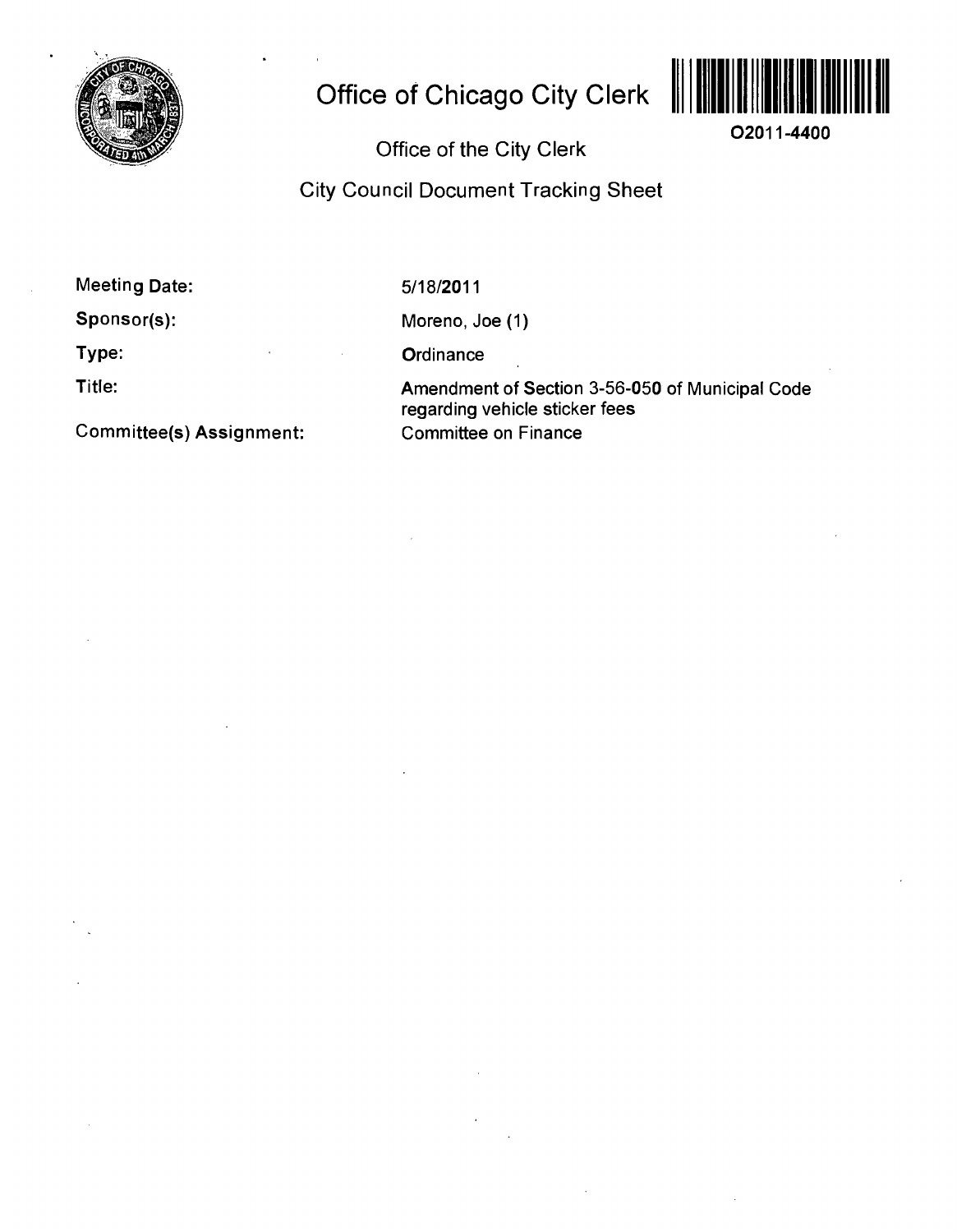#### **ALTERNATIVE FUEL CITY STICKER ORDINANCE**

WHEREAS, It is the express desire and duty of the City of Chicago and the Chicago City Council to encourage practices that reduce carbon emissions and prepare for climate change; and

WHEREAS, emerging technologies have resulted in commercial availability of electric and hybrid vehicles that have significantly higher fuel efficiency, lower maintenance costs and lower impact on the environment; and

WHEREAS, the City of Chicago has taken the lead in installing municipal infrastructure and will have by end of 2011 the highest per capita placements of charging stations; and

WHEREAS, There are 1,300,000 city stickers sold over the last 9 months of current year and an average 1,500,000 per year in the City of Chicago; and

WHEREAS, The number of hybrid vehicles currently account for 3-4% of vehicles on the road, but with projections as high as 10% by 2015; and

WHEREAS, it is a fact that heavier vehicles are harder on our road surfaces; and

WHEREAS, Chicago Municipal Code does not provide for different fees for different types of vehicle fuel systems or varying weights of vehicles; therefore

### **BE IT ORDAINED BY THE CITY COUNCIL OF THE CITY OF CHICAGO**

SECTION 1. The above recitals are expressly incorporated herein and made a part of this ordinance.

**SECTION 2.** Section 3-56-050 of the Municipal Code of the City of Chicago is hereby amended by inserting or modifying the language underscored, as follows

Vehicles sticker fees for passenger cars will be based upon a 7 section table established and maintained by the City Clerk that is based upon factory estimated MPG and factory curb vehicle weight. The list shall be available for public inspection at any time during the clerk's regular business hours.

| <b>Passenger Vehicles</b>                              | Fee    |
|--------------------------------------------------------|--------|
| <b>Electric Automobiles</b>                            | \$0.00 |
| Category A: 45 MPG+, Low Curb Weight < 3000 lbs.       | 25.00  |
| Category B: 45 MPG+, Medium-High Curb Weight 3000-5000 | 35.00  |
| Category C: $25-44$ MPG, Low Curb Weight < 3000 lbs.   | 45.00  |